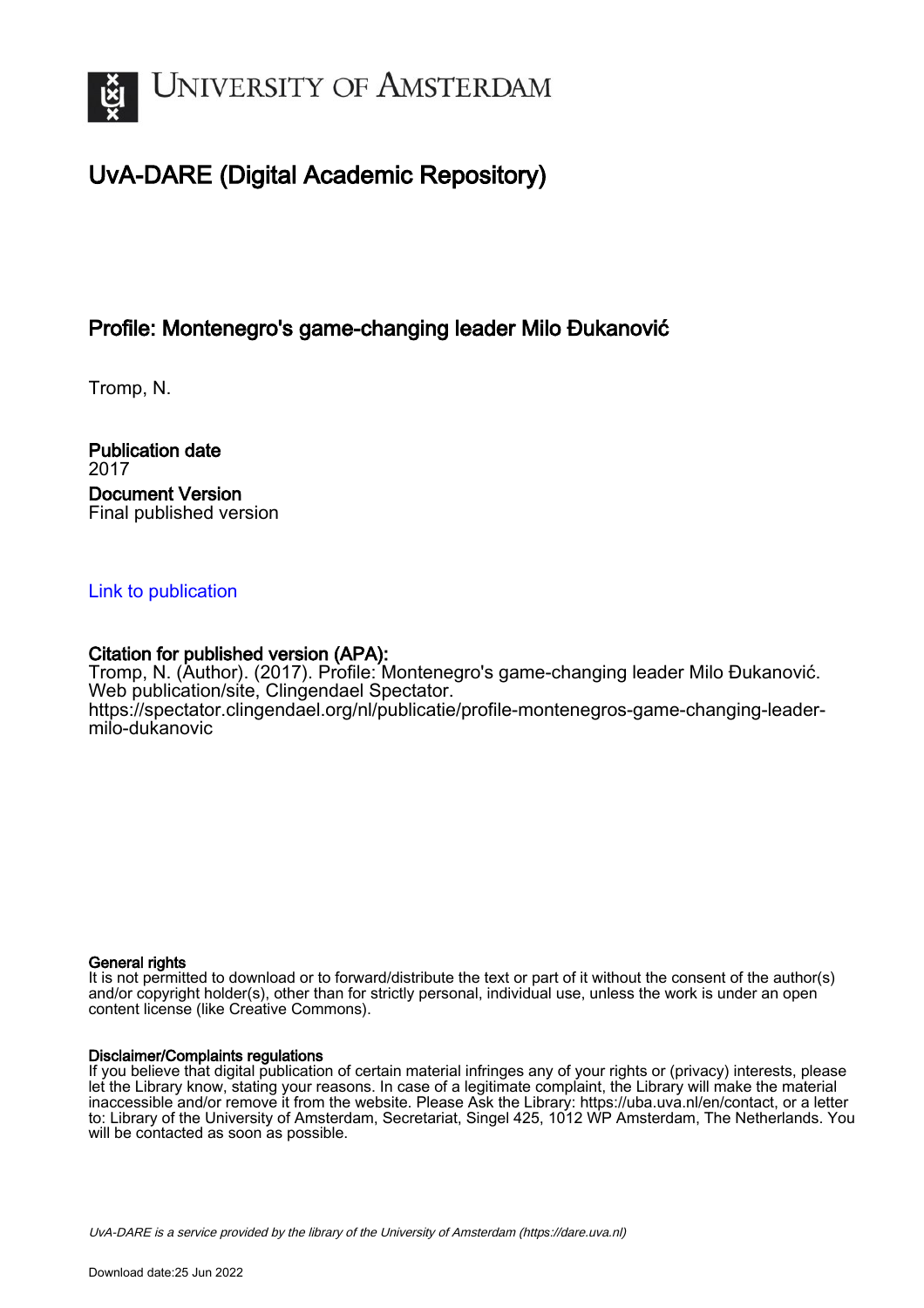<span id="page-1-0"></span>

#### [TERUG NAAR ARCHIEF](https://spectator.clingendael.org/nl/publicaties)

Đukanović started his political career as a devoted communist in the 1980s, as a functionary in the Communist Youth Organisation. But it was his political alliance with Slobodan Milošević in 1989 that launched him as a future statesman. Milošević's Serbia needed an ally in its quest for more power in the then still existing communist federation – the Socialist Federative Republic of Yugoslavia (the SFRY). Serbia found the ally in Montenegro.

#### **Early career: alliance with Milošević**

In the mass protests dubbed by Milošević as "anti-bureaucratic revolution", the old communist leadership was forced to resign and a new generation of communist politicians was installed. Đukanović, aged 27, became the youngest Prime Minister in Europe of the then still communist Montenegro. The fall of communism followed one year later. Đukanović survived; in 1990, his newly formed party, the DPS, won the first ever multiparty election held in Montenegro.

He remained Prime Minister of Montenegro for two consecutive terms, from 1990 to 1998. In that period Montenegro was still not an independent state and together with Milošević as his political mentor and protector, Đukanović led the successful transformation of Montenegro from a federal unit in the SFRY to a federal unit in the Federative Republic of Yugoslavia, the FRY, established between Montenegro and Serbia in April 1992. Đukanović's unwavering loyalty to Milošević made Montenegro an ally and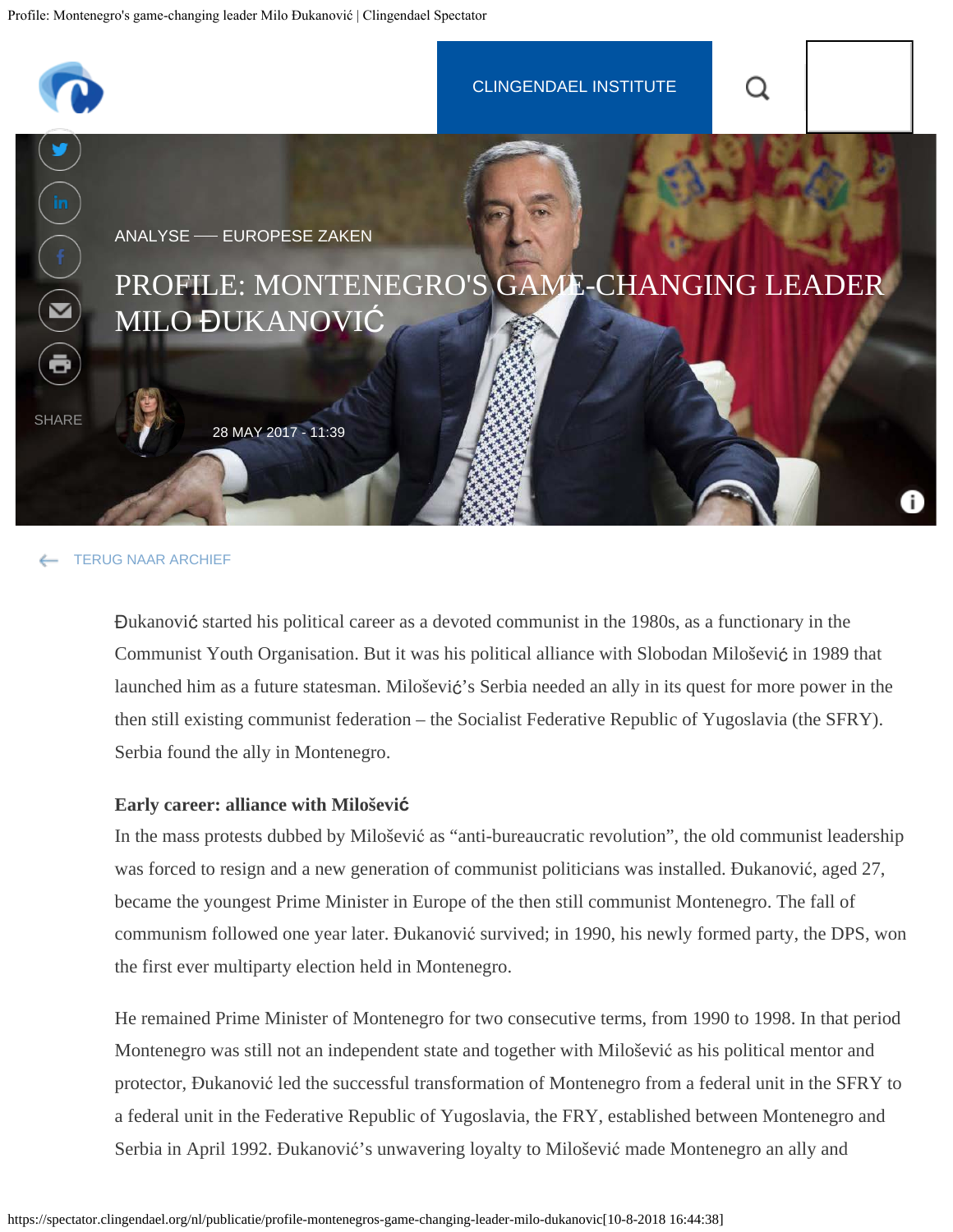accomplice in the wars Serbia waged in Croatia (1991-1992 and in 1995) and in Bosnia-Herzegovina (1992-1995).

#### **Cracks in the relationship**

The first cracks in their relationship appeared in 1995, when Đukanović used the peace negotiations for Bosnia-Herzegovina as an opening for direct relations with the US State Department, something Milošević could not appreciate. The differences between the two former allies became irreparable in 1996 after Đukanović publicly started criticising Milošević for the election fraud triggering mass protests that lasted for months.

The first local elections in Serbia after the signing of the Dayton peace accords for Bosnia, showed Serbia's voters were not impressed by Milošević's political metamorphosis to a respected peacemaker. The opposition parties claimed a victory despite in major Serbian cities, including its capital Belgrade, Milošević would not let them have it.

Only because of the persistence of Serbia's citizens who continued street protests for three months in combination with the pressure from abroad did Milošević gave in to the opposition. Đukanović never retracted his criticism of the way Milošević handled the crisis; their relationship never recovered. Subsequently, Đukanović faced the opposition in his own party of those who remained unconditionally loyal to Milošević and to Serbia.

<span id="page-2-0"></span>Momir Bulatović – Montenegro's President from 1989 to 1998, who started his political career in 1989 together with Đukanović – remained loyal to Milošević. Losing the internal struggle within the DPS, Bulatović eventually stepped out and founded another political party, the Socialist Peoples' Party (SNP). The SNP never took off as a successful political force in Monenegro[.\[1\]](#page-5-0) However, the political rift that was triggered by Đukanović's distance from Belgrade caused a permanent political division in Montenegro's political landscape. Since 1998, each single election has been dominated by these two opposing currents, a pro-Serbia and a pro-Montenegro one; and in each election Đukanović, representing an autonomous and independent Montenegrin policy, came out as the winner[.\[2\]](#page-5-1)

#### <span id="page-2-1"></span>**The Kosovo war in 1999**

<span id="page-2-2"></span>Having been Prime Minister since1990, in 1998 Đukanović became President of Montenegro, after defeating Bulatović at the presidential elections of 1997. In that capacity Đukanović became a member of the Supreme Defence Council (SDC)[.\[3\]](#page-5-2) This body was a collective commander of the Yugoslav armed forces – an important detail in relation to Đukanović's role during the Kosovo war and the NATO intervention in 1999. Since April 1998, Serbia was engaged in an armed conflict with the Albanian majority in Kosovo; due to the actions of the Serbian police and the federal army units during 1998, at the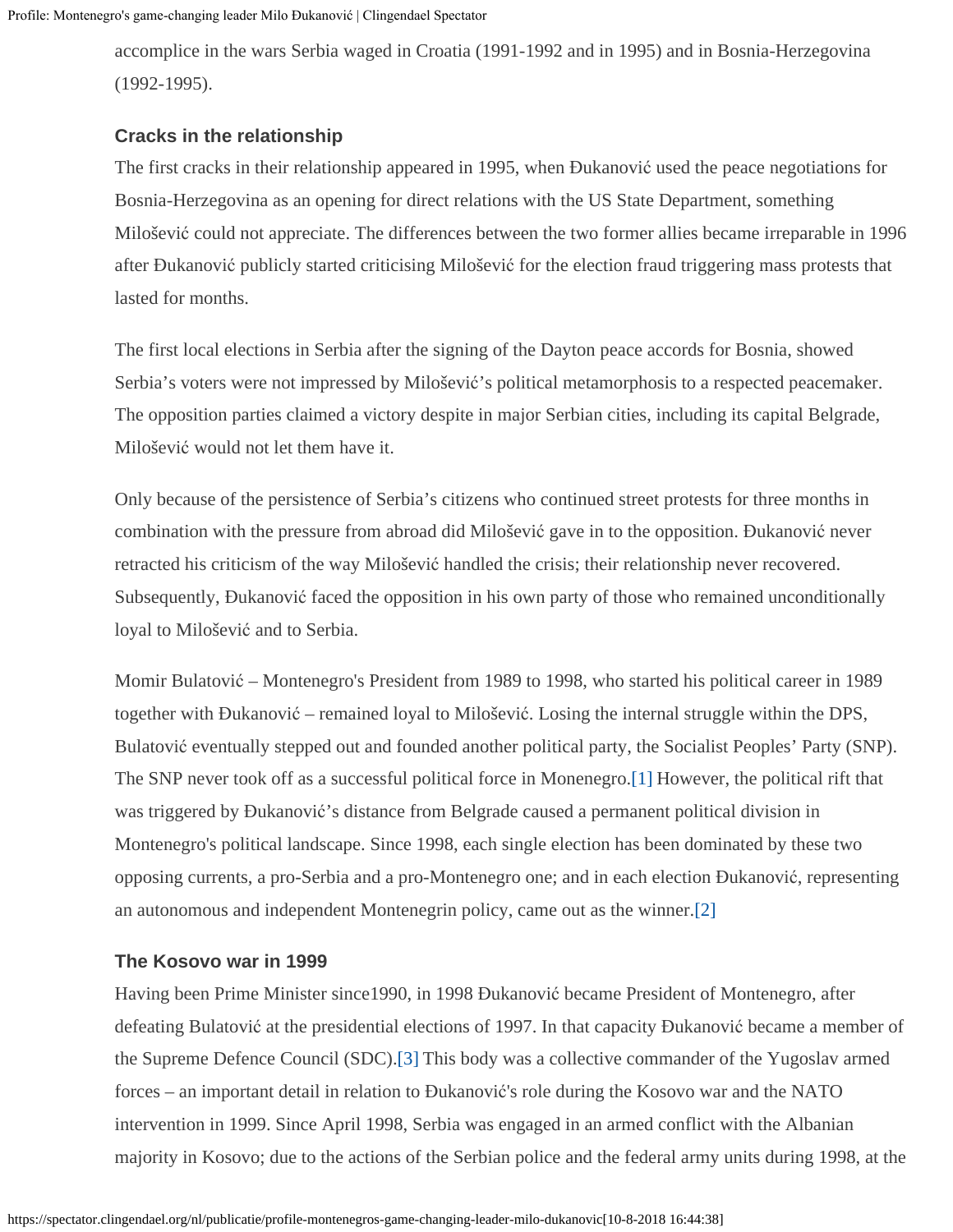end of that year there were more than 300,000 locally displaced people in Kosovo.

# *Đukanović apologised in front of the TV cameras for everything Montenegro had done to cause suffering and destruction in Croatia*

As Montenegro's new President, Đukanović participated in the SDC meetings held in 1998. As the meetings' transcripts show, he opposed the already ongoing military campaign in Kosovo. He warned Milošević not to provoke a NATO-led military intervention, which would almost certainly lead to Serbia's military defeat and loss of Kosovo. Milošević did not listen and indeed NATO intervened. Đukanović made sure Montenegro remained neutral. The Serbian and federal armed forces refrained from using the territory of Montenegro for launching the military operation in Kosovo; while NATO's airforce, who bombed cities in Serbia, including Belgrade, did not bomb any targets on Montenegrin territory. Milošević took too many risks with Kosovo and the NATO intervention led to Serbia's military and political defeat.

For Milošević personally, that was one risk too many. In May 1999, some three weeks before Serbia lost the war and lost Kosovo, Milošević was indicted by the International Criminal Tribunal for the Former Yugoslavia (ICTY) for war crimes and crimes against humanity. Despite the indictment, he remained in power until October 2000, when he lost the elections and subsequently withdrew from politics. In June 2001 Milošević was transferred on the authority of the Serbian government to the ICTY where his indictment was expanded for the crimes that occured during the wars in Croatia and Bosnia-Herzegovina.

#### **Time for new allies**

After turning his back on Serbia in 1998, Đukanović has established himself as one of the most vocal critics of the Milošević regime. It was time for new allies. In 2000, when still President of Montenegro, he apologised in front of the TV cameras for everything Montenegro had done to cause suffering and destruction in Croatia in 1991, in particular to the citizens of Dubrovnik and Konavli.

The apology was a game-changer and it symbolically announced a new era in the relationship with its neighbours, starting with Croatia. The message sent out was that despite what had happened in the past, the post-Yugoslav states should now concentrate on interstate cooperation. But by expressing his apology, Đukanović also distanced himself from the association with the criminal past he shared with Milošević.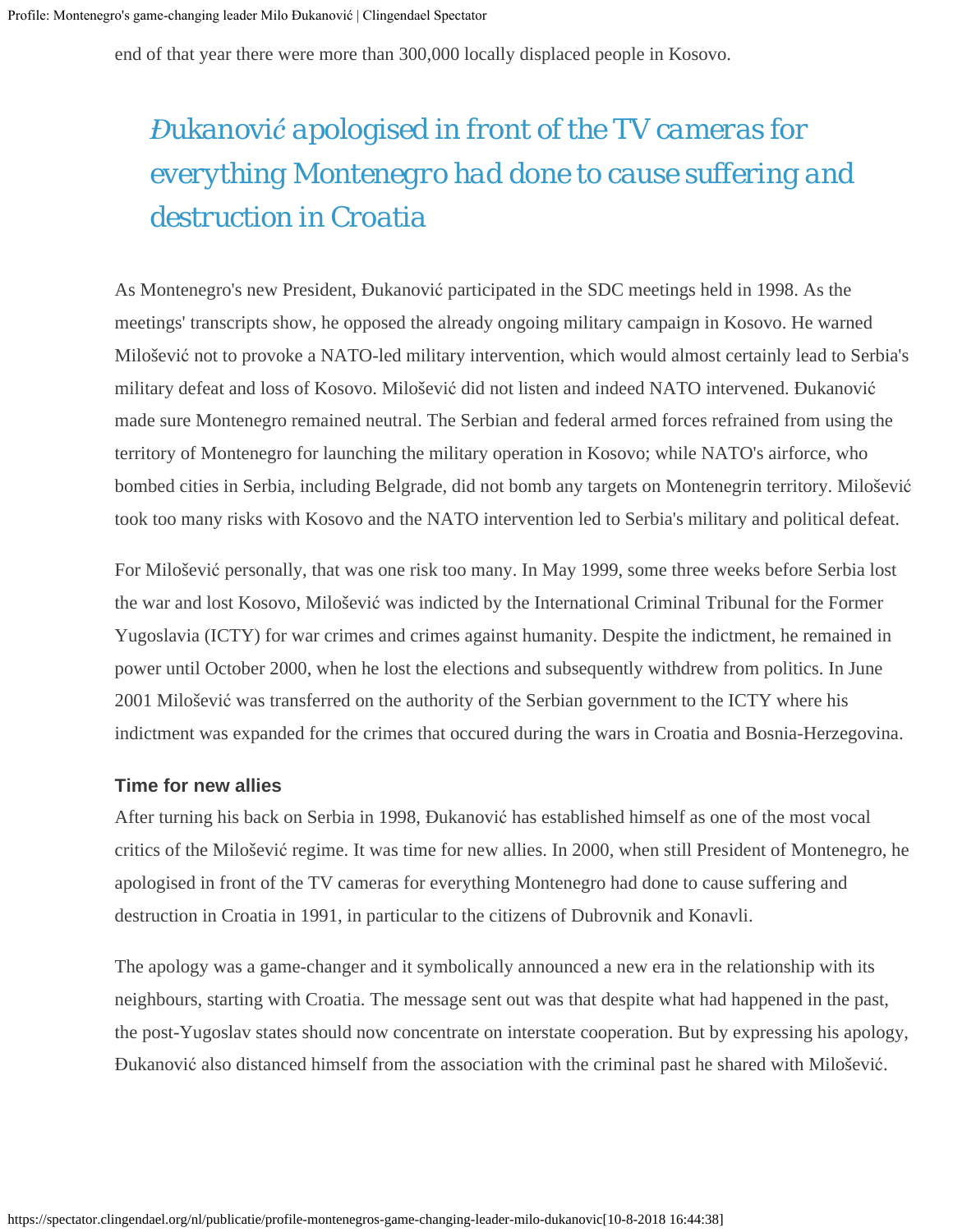

Đukanović hands the signed Belgrade Agreement of 2002 to UNSG Solana. Source: Government of Montenegro.

Đukanović could not have been oblivious to the fact that Milošević was about to lose power in Serbia and that he might be brought to trial at the ICTY for the atrocities committed in Kosovo in 1999. Any prospect of an indictment for the atrocities that took place in Croatia and Bosnia-Herzegovina against Milošević would bring up Đukanović's role to the attention of the court and the world. Đukanović's new public image went through a tranformation from Milošević's lap-dog to an independent politician with a new list of powerful political friends in the US and other NATO member states.

#### **Towards independence**

Although Milošević lost power in Serbia in October 2000, Montenegro until 2003 remained in Serbia's iron embrace. Initially, the major struggle ahead for Đukanović was how to disassociate Montenegro from Serbia without violence. With a pro-Western government headed by Prime Minister Zoran Đinđić in Serbia, the two republics negotiated a new constitutional framework that became effective as of February 2003. The name of the federation was also changed to underline its altered structure: the new name – the State Union of Serbia and Montenegro – suggested a loose federation.

Only five weeks after the new federal framework became operational, Đinđić was assassinated in the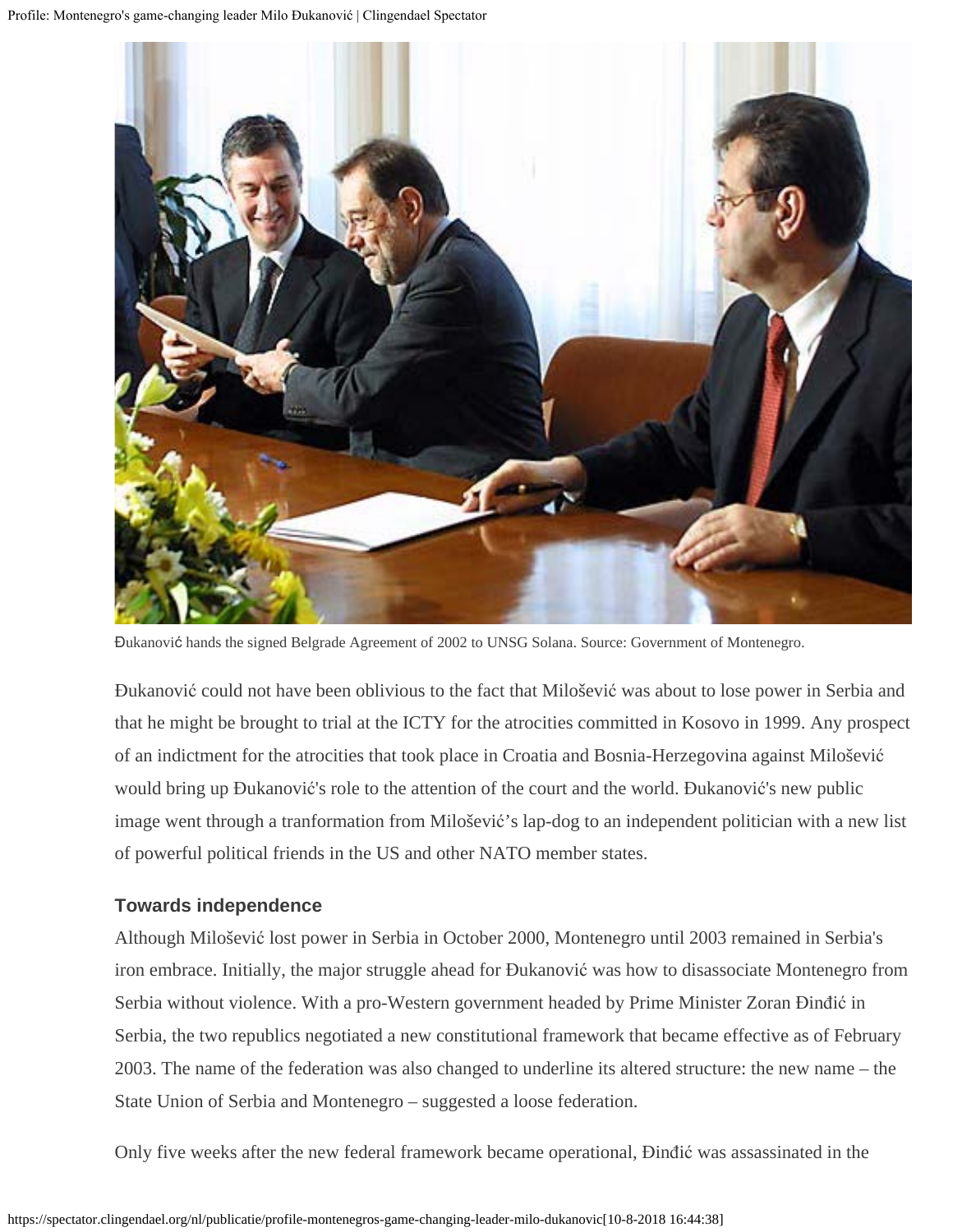<span id="page-5-4"></span>centre of Belgrade[.\[4\]](#page-5-3) With the introduction of a state of emergency immediately after the assassination, Serbia remained preoccupied with its internal security. Montenegro turned to the preparations for its independence. In May 2006 the citizens of Montenegro were invited to vote at a referendum in favour or against the independence. The pro-independence majority of 55,5% votes prevailed. Đukanović became 'poster boy' of the independent Montenegro.

Serbia was left to itself and continued to exist as an independent state without ever wanted or voted for it. Montenegro's independence became effective as of June 2006. It became the fifth post-Yugoslav state. The opposition, consisting of those who preferred closer ties with Serbia, remained a serious political force. Milošević died in March 2006 in his prison cell in The Hague, only two months before the referendum.

With 620,000 inhabitants, Montenegro is one of the least populated European states. It is also one of the youngest states, and in its history that goes back only 10 years, Montenegro's political system still resembles that of political paternalism where a leader remains the most powerful political institution.

<span id="page-5-0"></span>[\[1\]](#page-2-0) After losing the presidential elections in 1998 to Đukanović, Bulatović moved to Belgrade becoming the federal Prime Minister of FRY.

<span id="page-5-1"></span>[\[2\]](#page-2-1) Twice in his 26 years long political career he took a two year-break: between 2006 and 2008 and 2010 and 2012; but even in those periods he remained chairman of the DPS, his important power base.

<span id="page-5-2"></span>[\[3\]](#page-2-2) The political body consisting of three voting members – President of Serbia, President of Montenegro and President of the FRY. 6<sup>th</sup> SDC Session under Milošević's chair, held on 04 October 1998, Stenonotes, Exhibit P667.71, ERN 0345-8997-0345-9031/ ET 0345-8997-0345-9031, p. 6.

<span id="page-5-3"></span>[\[4\]](#page-5-4) OpenDemocracy, *[The Assassination of Zoran](https://www.opendemocracy.net/democracy-yugoslavia/article_1042.jsp) [Đ](https://www.opendemocracy.net/democracy-yugoslavia/article_1042.jsp)[in](https://www.opendemocracy.net/democracy-yugoslavia/article_1042.jsp)[đ](https://www.opendemocracy.net/democracy-yugoslavia/article_1042.jsp)[i](https://www.opendemocracy.net/democracy-yugoslavia/article_1042.jsp)[ć](https://www.opendemocracy.net/democracy-yugoslavia/article_1042.jsp)*, 13th March 2013.

## **AUTEURS**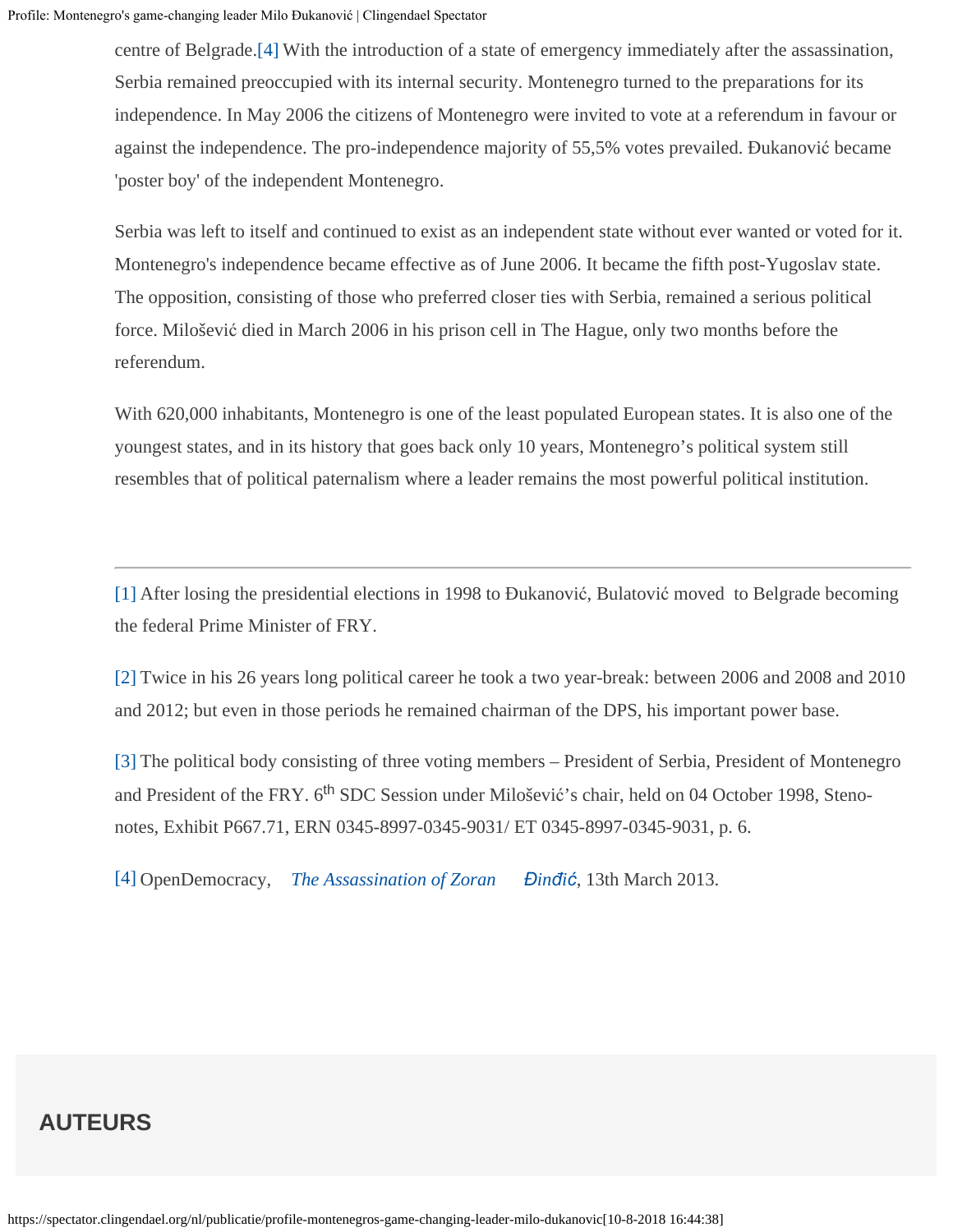

#### [Nevenka Tromp](https://spectator.clingendael.org/nl/auteur/nevenka-tromp)

University lecturer at University of Amsterdam's Department of European Studies

## **GERELATEERDE PUBLICATIES**



## **0 REACTIES**

UW NAAM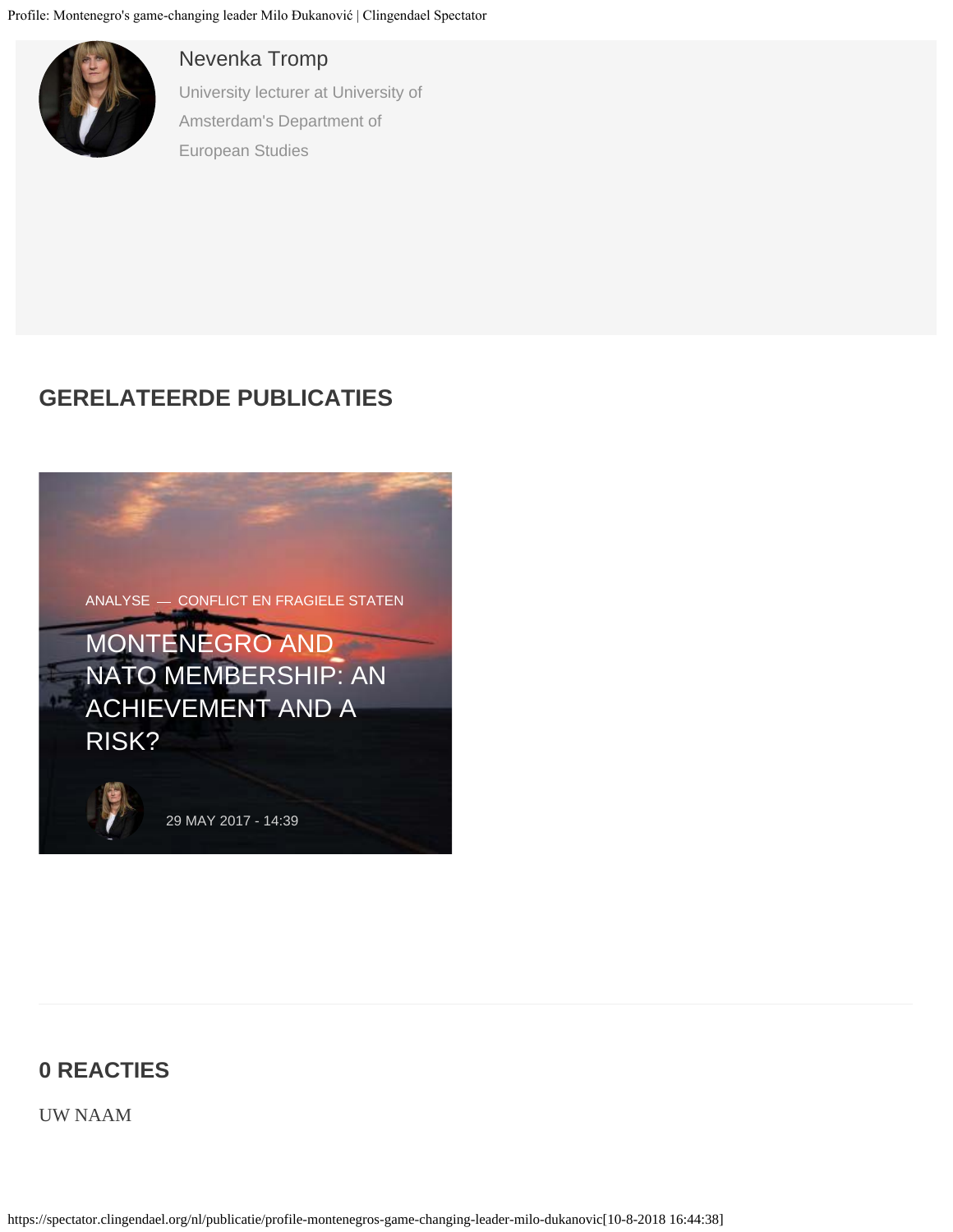#### SUBJECT

#### **REACTIE**

# **Opslaan**

# NIEUWSBRIEF Blijf op de hoogte van

actuele ontwikkelingen in de wereldpolitiek.

# Uw e-mailadres Uw e-mailadres

Aanmelden

Clingendael Spectator is sinds 1947 hét magazine voor internationale betrekkingen, gratis toegankelijk voor iedereen met belangstelling voor actuele ontwikkelingen

| <b>ARCHIEF</b> | <b>DOSSIERS</b>          | OVER ONS |
|----------------|--------------------------|----------|
| CONTACT.       | RICHTLIJNEN VOOR AUTEURS |          |

https://spectator.clingendael.org/nl/publicatie/profile-montenegros-game-changing-leader-milo-dukanovic[10-8-2018 16:44:38]